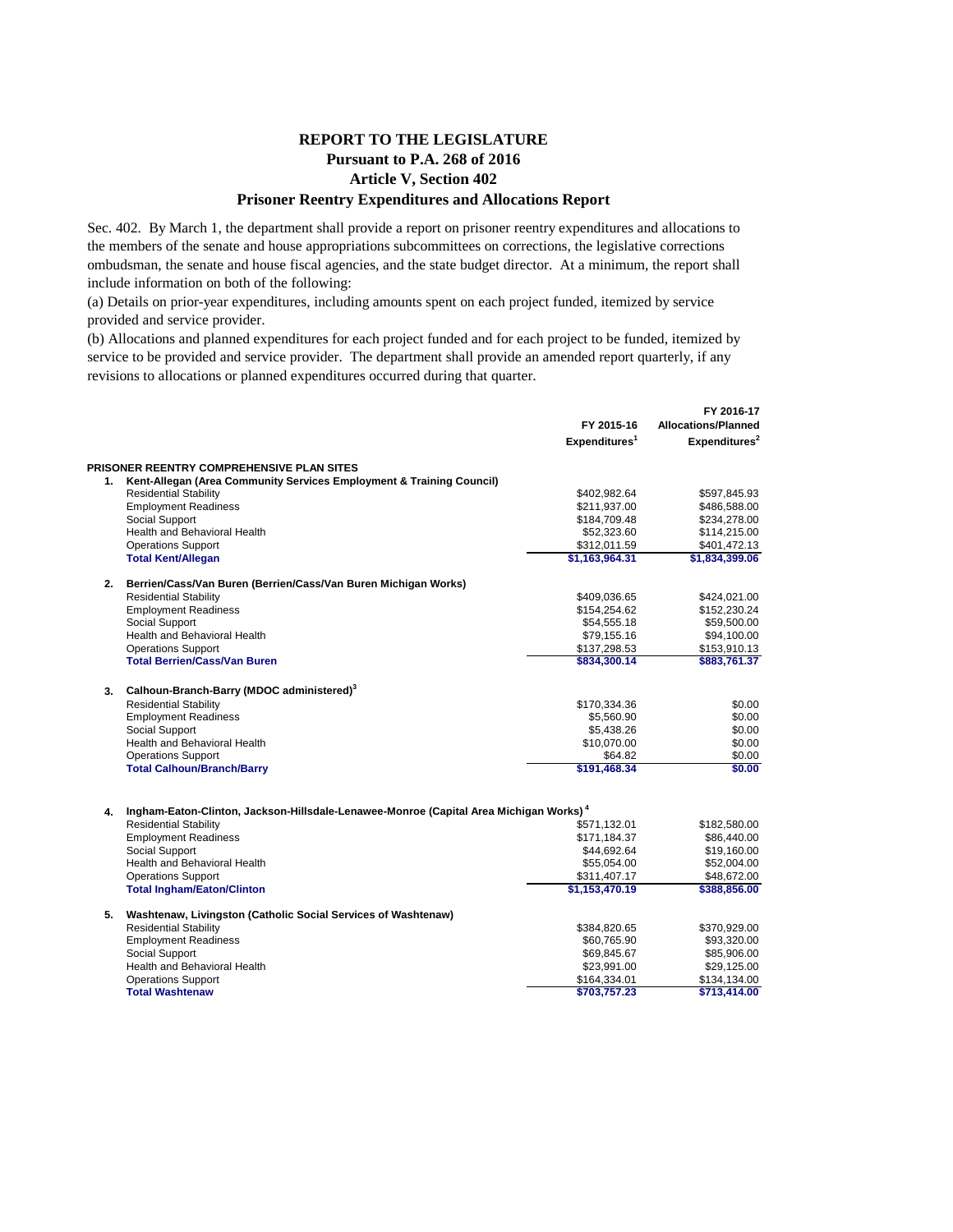| 6. | Upper Peninsula (MDOC administered)                                                                      |                      |                           |
|----|----------------------------------------------------------------------------------------------------------|----------------------|---------------------------|
|    | <b>Residential Stability</b>                                                                             | \$203,716.06         | \$207,000.00              |
|    | <b>Employment Readiness</b>                                                                              | \$47,439.46          | \$50,500.00               |
|    | Social Support                                                                                           | \$37,056.26          | \$34,000.00               |
|    | Health and Behavioral Health                                                                             | \$23,173.14          | \$21,000.00               |
|    | <b>Operations Support</b>                                                                                | \$18,006.53          | \$19,760.94               |
|    | <b>Total Upper Peninsula</b>                                                                             | \$329,391.45         | \$332,260.94              |
| 7. | Genesee-Shiawassee (Genesee County Office of Community Corrections)                                      |                      |                           |
|    | <b>Residential Stability</b>                                                                             | \$267,595.73         | \$275,769.33              |
|    | <b>Employment Readiness</b>                                                                              | \$4,660.54           | \$6,394.48                |
|    | Social Support                                                                                           | \$27,941.96          | \$30,919.24               |
|    | Health and Behavioral Health                                                                             | \$76,860.00          | \$73,919.24               |
|    | <b>Operations Support</b>                                                                                | \$102,917.03         | \$108,275.71              |
|    | <b>Total Genesee/Shiawassee</b>                                                                          | \$479,975.26         | \$495,278.00              |
| 8. | Macomb (Macomb/St. Clair Workforce Development Board)                                                    |                      |                           |
|    | <b>Residential Stability</b>                                                                             | \$642,339.90         | \$675,715.00              |
|    | <b>Employment Readiness</b>                                                                              | \$76.92              | \$500.00                  |
|    | Social Support                                                                                           | \$78,387.39          | \$94,261.00               |
|    | Health and Behavioral Health                                                                             | \$11,861.74          | \$36,739.00               |
|    | <b>Operations Support</b>                                                                                | \$188,717.28         | \$189,178.00              |
|    | <b>Total Macomb-Oakland</b>                                                                              | \$921,383.23         | \$996,393.00              |
|    |                                                                                                          |                      |                           |
|    | 9. Oakland (MDOC administered)                                                                           |                      |                           |
|    | <b>Residential Stability</b>                                                                             | \$727,566.00         | \$733,930.78              |
|    | <b>Employment Readiness</b><br>Social Support                                                            | \$0.00<br>\$9,005.00 | \$20,550.00<br>\$8,600.00 |
|    | Health and Behavioral Health                                                                             | \$32,236.43          | \$36,000.00               |
|    | <b>Operations Support</b>                                                                                | \$0.00               | \$0.00                    |
|    | <b>Total Macomb</b>                                                                                      | \$768,807.43         | \$799,080,78              |
|    |                                                                                                          |                      |                           |
|    | 10. Muskegon-Oceana-Ottawa (Ottawa County Michigan Works) <sup>5</sup>                                   |                      |                           |
|    | <b>Residential Stability</b>                                                                             | \$159,773.77         | \$0.00                    |
|    | <b>Employment Readiness</b>                                                                              | \$269,448.00         | \$0.00                    |
|    | Social Support                                                                                           | \$34,829.37          | \$0.00                    |
|    | Health and Behavioral Health                                                                             | \$18,315.00          | \$0.00                    |
|    | <b>Operations Support</b>                                                                                | \$143,604.63         | \$0.00                    |
|    | <b>Total Muskegon/Oceana/Ottawa</b>                                                                      | \$625,970.77         | \$0.00                    |
|    | 11. Northwest (Northwest Michigan Council of Governments)                                                |                      |                           |
|    | <b>Residential Stability</b>                                                                             | \$228,381.41         | \$223,000.00              |
|    | <b>Employment Readiness</b>                                                                              | \$117,850.45         | \$125,500.00              |
|    | Social Support                                                                                           | \$21,158.80          | \$28,750.00               |
|    | Health and Behavioral Health                                                                             | \$17,678.66          | \$19,750.00               |
|    | <b>Operations Support</b>                                                                                | \$133,563.85         | \$183,777.00              |
|    | <b>Total Northwest</b>                                                                                   | \$518,633.17         | \$580,777.00              |
|    | 13. Northeast (Region 7B Employment and Training Consortium)                                             |                      |                           |
|    | <b>Residential Stability</b>                                                                             | \$282,647.42         | \$271,932.00              |
|    | <b>Employment Readiness</b>                                                                              | \$26,985.24          | \$27,202.75               |
|    | Social Support                                                                                           | \$33,935.68          | \$34,438.25               |
|    | Health and Behavioral Health                                                                             | \$6,288.00           | \$6,288.00                |
|    | <b>Operations Support</b>                                                                                | \$137,961.66         | \$147,957.00              |
|    | <b>Total Northeast</b>                                                                                   | \$487,818.00         | \$487,818.00              |
|    |                                                                                                          | 6                    |                           |
|    | 14. Saginaw-Midland-Bay (Genesee County Office of Community Corrections)<br><b>Residential Stability</b> | \$199,487.13         | \$217,183.60              |
|    | <b>Employment Readiness</b>                                                                              | \$3,840.14           | \$4,947.00                |
|    | Social Support                                                                                           | \$17,781.14          | \$20,447.00               |
|    | Health and Behavioral Health                                                                             | \$19,500.14          | \$21,947.00               |
|    | <b>Operations Support</b>                                                                                | \$116,890.66         | \$127,706.66              |
|    | <b>Total Saginaw/Midland/Bay</b>                                                                         | \$357,499.21         | \$392,231.26              |
|    |                                                                                                          |                      |                           |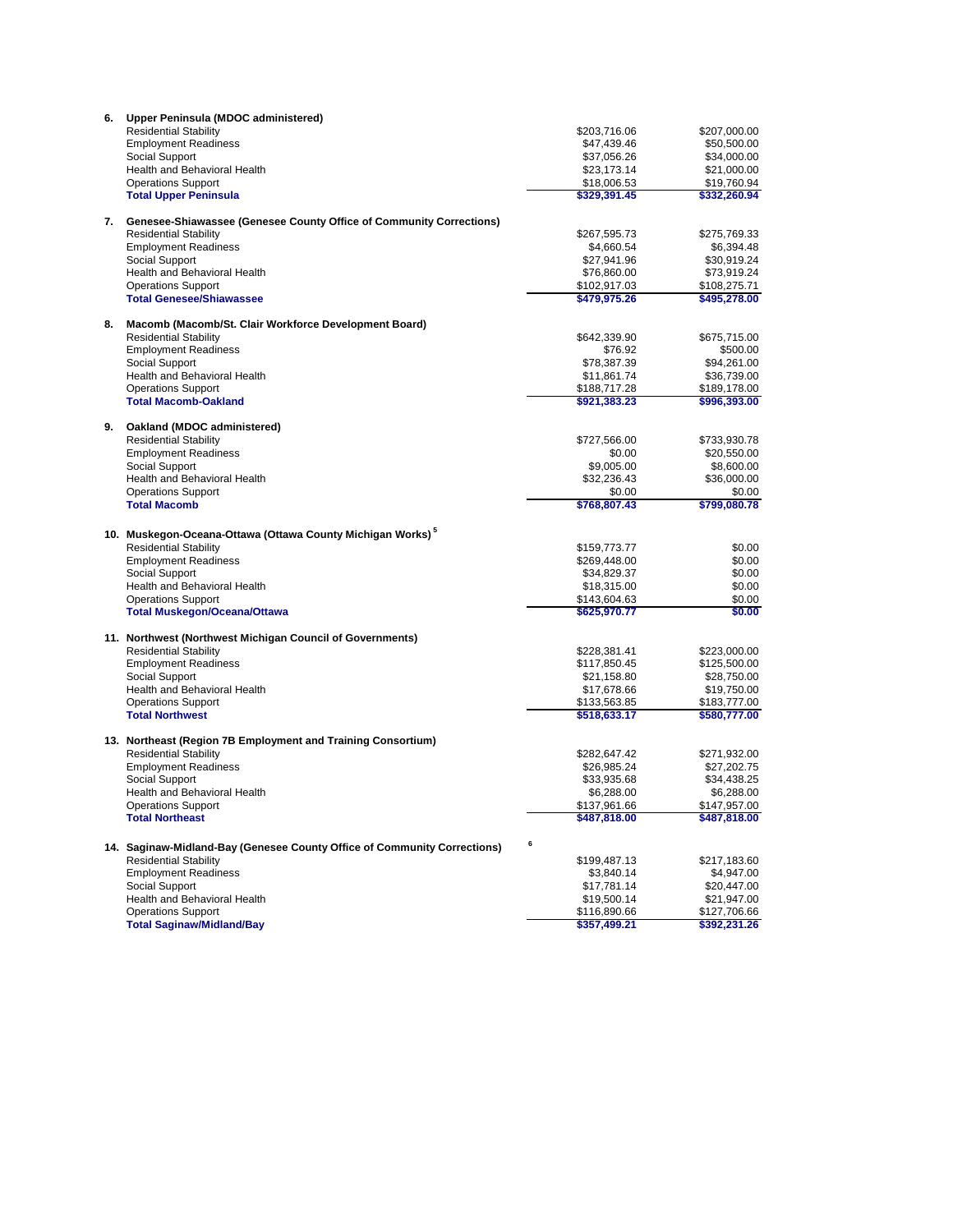|  | 15. Thumb (Macomb/St. Clair Workforce Development Board)                      |                  |                            |
|--|-------------------------------------------------------------------------------|------------------|----------------------------|
|  | <b>Residential Stability</b>                                                  | \$227,380.92     | \$249,524.00               |
|  | <b>Employment Readiness</b>                                                   | \$0.00           | \$0.00                     |
|  | Social Support                                                                | \$27,335.41      | \$28,322.00                |
|  | Health and Behavioral Health                                                  | \$360.00         | \$2,000.00                 |
|  | <b>Operations Support</b>                                                     | \$80,881.50      | \$100,230.00               |
|  | <b>Total Thumb (Macomb/St. Clair Workforce Development Board)</b>             | \$335,957.83     | \$380,076.00               |
|  | 16. Wayne (MDOC Administered)                                                 |                  |                            |
|  | <b>Residential Stability</b>                                                  | \$2,379,759.00   | \$2,455,038.00             |
|  | <b>Employment Readiness</b>                                                   | \$153,009.83     | \$171,728.00               |
|  | Social Support                                                                | \$17,457.87      | \$20,150.00                |
|  | Health and Behavioral Health                                                  | \$10,080.00      | \$18,850.00                |
|  | <b>Operations Support</b>                                                     | \$255.91         |                            |
|  | <b>Total Wayne</b>                                                            | \$2,560,562.61   | \$350.39<br>\$2,666,116.39 |
|  | 17. Kalamazoo/St. Joseph (W.E. Upjohn Institute)                              |                  |                            |
|  | <b>Residential Stability</b>                                                  | \$337,669.89     | \$459,425.00               |
|  |                                                                               |                  |                            |
|  | <b>Employment Readiness</b>                                                   | \$90,724.33      | \$204,247.70               |
|  | Social Support                                                                | \$46,063.52      | \$63,411.94                |
|  | Health and Behavioral Health                                                  | \$48,550.00      | \$62,000.00                |
|  | <b>Operations Support</b>                                                     | \$210,591.13     | \$250,330.56               |
|  | <b>Total Kalamazoo/St. Joseph</b>                                             | \$733,598.87     | \$1,039,415.20             |
|  | 18. Central (West Central Michigan Employment and Training Consortium)        |                  |                            |
|  | <b>Residential Stability</b>                                                  | \$253,851.44     | \$254,599.00               |
|  | <b>Employment Readiness</b>                                                   | \$104,619.14     | \$123,400.00               |
|  | Social Support                                                                | \$38,993.95      | \$35,925.00                |
|  | Health and Behavioral Health                                                  | \$54,587.74      | \$54,600.00                |
|  | <b>Operations Support</b>                                                     | \$106,387.65     | \$130,199.00               |
|  | <b>Total Central</b>                                                          | \$558,439.92     | \$598,723.00               |
|  | 19 Jackson, Hillsdale, Lenawee, Monroe(Catholic Social Services of Washtenaw) |                  |                            |
|  | <b>Residential Stability</b>                                                  | \$0.00           | \$353,303.84               |
|  | <b>Employment Readiness</b>                                                   | \$0.00           | \$40,433.00                |
|  | Social Support                                                                | \$0.00           | \$38,379.16                |
|  | Health and Behavioral Health                                                  | \$0.00           | \$76,760.00                |
|  | <b>Operations Support</b>                                                     | \$0.00           | \$111,124.00               |
|  | <b>Total Washtenaw</b>                                                        | \$0.00           | \$620,000.00               |
|  | 20. MDOC expenditures                                                         |                  |                            |
|  | <b>Residential Stability</b>                                                  |                  | \$0.00                     |
|  | <b>Employment Readiness</b>                                                   |                  | \$0.00                     |
|  | Social Support                                                                |                  | \$0.00                     |
|  |                                                                               |                  |                            |
|  | Health and Behavioral Health                                                  |                  | \$0.00                     |
|  | <b>Operations Support</b><br><b>Total MDOC Expenditures</b>                   | \$0.00<br>\$0.00 | \$0.00<br>\$0.00           |
|  |                                                                               |                  |                            |
|  | <b>Prisoner Reentry Residential Stability</b>                                 | \$7,848,474.98   | \$7,951,796.48             |
|  | <b>Prisoner Reentry Employment Readiness</b>                                  | \$1,422,356.84   | \$1,593,981.17             |
|  | <b>Prisoner Reentry Social Support</b>                                        | \$749,187.58     | \$836,447.59               |
|  | <b>Prisoner Reentry Health and Behavioral Health</b>                          | \$540,084.61     | \$719,297.24               |
|  | <b>Prisoner Reentry Operations Support</b>                                    | \$2,164,893.95   | \$2,107,077.52             |
|  | TOTAL PRISONER REENTRY COMPREHENSIVE PLANS:                                   | \$12,724,997.96  | \$13,208,600.00            |
|  |                                                                               |                  |                            |
|  | PRISONER REENTRY FEDERAL GRANTS                                               | \$291,643.83     | \$750,000.00               |
|  | <b>GOODWILL FLIP THE SCRIPT</b>                                               | \$1,583,757.87   | \$1,500,000.00             |
|  |                                                                               |                  |                            |